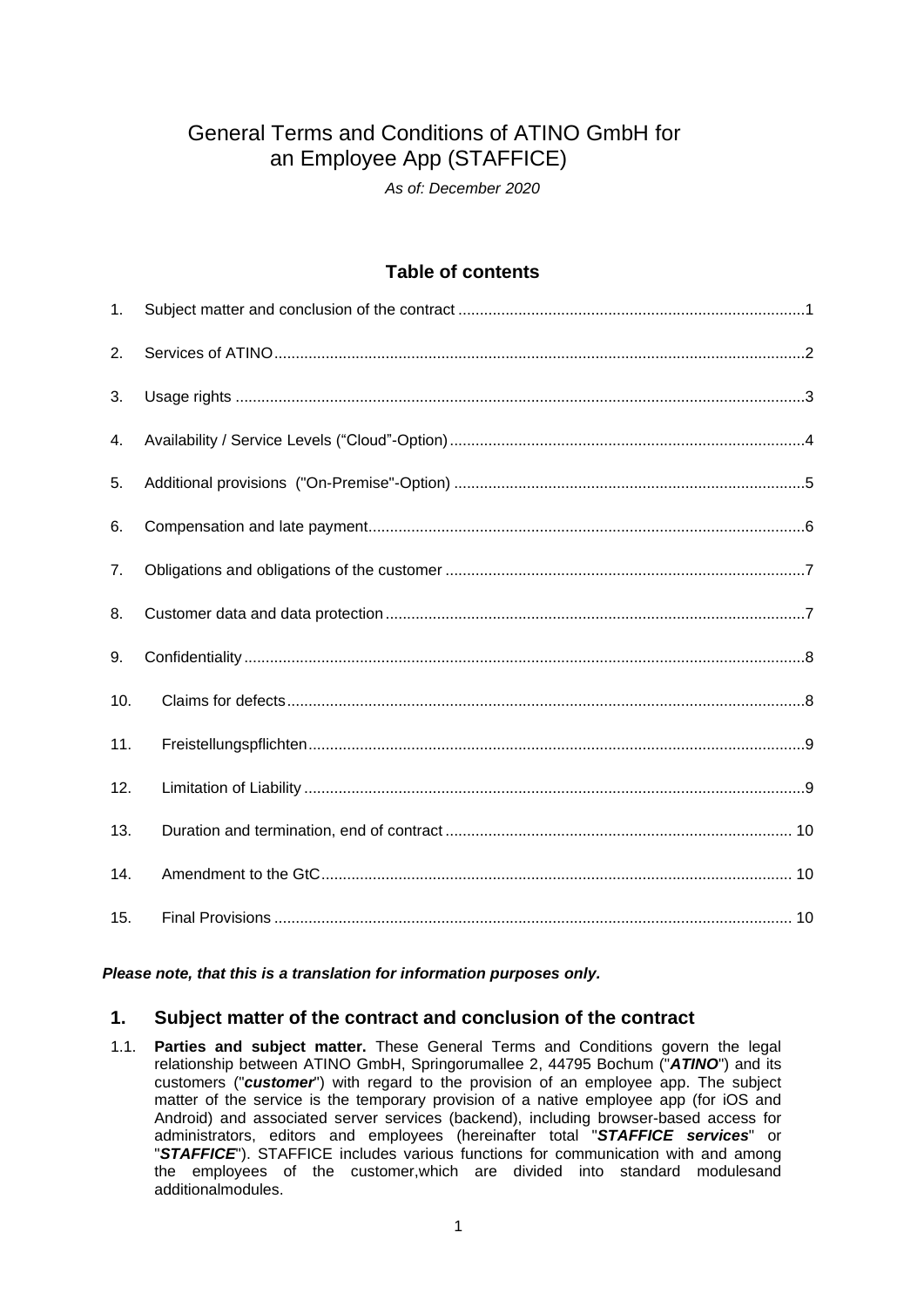- 1.2. **No consumers.** ATINO does not provide its services to consumers, but exclusively for the purposes of the commercial or independent professional activity of the customer.
- 1.3. **No different regulations.** The validity of deviating or beyond these provisions is excluded. This applies in particularto the customer's general terms and conditions, even if ATINO accepts an order from the customer in which the customer refers to his general terms and conditions and/or is attached to the general terms and conditions of the customer and ATINO does not objectto this.
- 1.4. **Establishing the contract**. The contract is concluded when the customer and ATINO sign an order form. In the case of a web-based contract conclusion, the contract is concluded if the customer receives an e-mail from ATINO after the end of the ordering process, in which ATINO acceptsthecustomer's offer; this applies even if the contract is concluded in writing and subsequent changes (e.B. Booking of additional modules) in electronic form. Insofar as these GTC refersto order form, the entries from the ordering process are meant.

#### <span id="page-1-0"></span>**2. Services of ATINO**

- 2.1. **Power components**. STAFFICE includes the following components:
	- a) **Employee**app: Provide an employee app with standardmodules and, if booked, expanding plug-in sands. The functionality of the respective modules is determined by the service description. The Employee App is either an app provided by ATINO in the respective app store ("*ATINOapp*"), or a standalone app for the customer ("Customer*app").* In the case of the Customer App, the Customer is the provider of the app and has the developer account in the respective app store and bears the fees of the developer account . ATINO adapts the customerapp to the customer's corporate design according to the service description. In the case of a standard A pp, the customer can choose from predetermined designs.
	- b) Backend: Provision of a server applicationthat handles communication with the employee app, stores and manages customer data and provides a web interface for administration. The backend is operated and deployedby ATINO using the"Cloud" option. With the "On-Premise"option, the customer receives a userright to the program code and installs it on his own servers and operates the server itself or. by a service provider of the customer.
	- c) **Web interface:** Via the webinterface (part of the backend) administrators and editors can log in to the back and perform functions for configuration, userand content management. Individual functions of the employee app can also be provided - at ATINO's discretion - in full or limited via the webinterface; however, ATINO does not have an obligation to do so.
- 2.2. **Service description**. Details of the scope of services can be found in the order form and the service description.
- 2.3. **Setup**. The customer makes the first-time setup of STAFFICE himself (e.B. configuration, user data, input/import of data). Adjustments to the corporate design of the customer are made by ATINO exclusively to the extent of the service description. With the "OnPremise"option, ATINO does not owe the installation of the backend on the customer's servers or any support related.
- 2.4. **Customer-individual adjustments**. ATINO does not owe any customer-in-individual adjustments to the employee app or backend. However, these can be agreed as individual adaptation and are then to be remunerated separately. For individual adjustments, the present General Terms and Conditions do not apply to the Employee App, but the General Terms and Conditions of ATINO, unless otherwise agreed. However, with regard to the rights of use of customer-individual adjustments, the rights of use in accordance with clause 3 apply.
- 2.5. **support.** ATINO does not providesupport for users (First Level Support) but only secondlevel support for a maximum of two dedicated named employees of the customer ("Key-User"). The key users must be familiar with STAFFICE professionally and technically and serve as the first point of contact for users. ATINO's second-level support takes the form of e-mail support for technical or administrative questions. The support of ATINO does notinclude: first-level support, general know-how transfer, training, configuration and implementation or customer-specific documentation or adaptation of the STAFFICE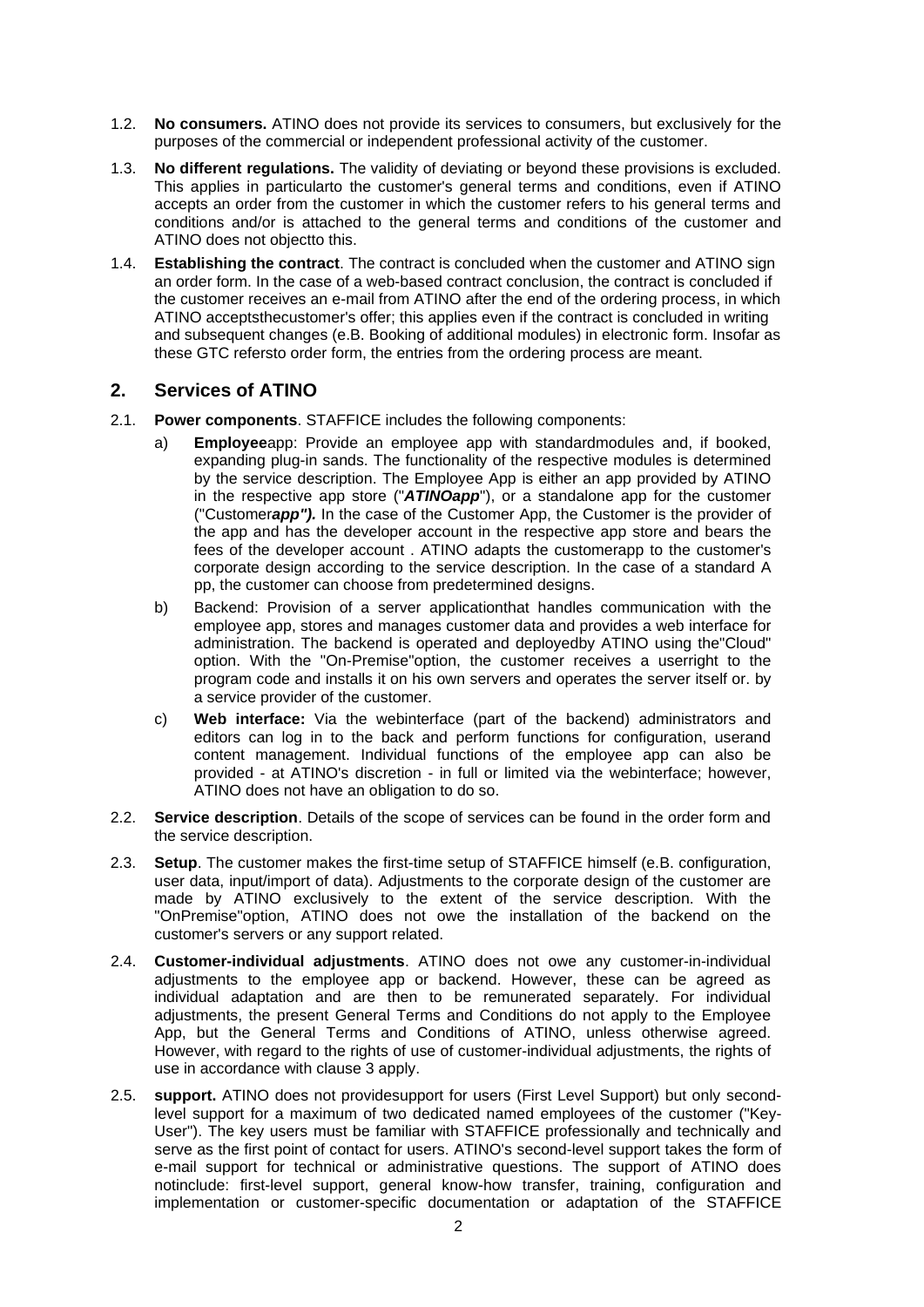services. The support services are provided by ATINO every weekday Monday to Friday from 9 a.m. to 4 p.m. CET. Excluded from these are nationally statutory holidays, as well as public holidays in NRW, as well as the 24th and 31.12 of each year. The time to respond to e-mail requests for the first time is 48 hours. Requests received outside of support hours are deemed to have been received during the next business day. Claims for defects by the customer remain unaffected.

- 2.6. **Documentation.** Unless otherwise agreed, ATINO only owes the provision of a User documentation as an onlinehelp or PDFuser manual and in the case of the "On-Premise" option a general installation guide. Further documentation, training or instruction services are to be agreed and remuneratedin particular.
- 2.7. **"Beta"Features.** Insofar as ATINO provides the customer with individual functions as "Beta" provides free of charge and marks accordingly, applies: The provided functionsare still in development and test stage and may have errors. The availability and integrity of customer data in these functions is not guaranteed. The services are providedto the customer exclusively for the purpose of testing them for errors and to give ATINO feedback on errors as well as suggestions for improvement. The customer should not use these functions for productive use, in particular, do not store important, confidential or personal data. ATINO reserves the right to change the functionalities at any time or to stop the provision.
- 2.8. **Performance changes.** The customer is aware that the employee app and the backend are a standard software that is provided to a variety of customers. The economies of scale resulting from such a model can only be used if it is a uniform software product that can also be developed further. The parties therefore agree:
	- a) **Important reason**. ATINO can change STAFFICE (including system requirements) for good reason. Such a reason exists in particular, if the change is necessary due to (i) a necessary adaptation to a new legal situation or jurisdiction, (i) changed technical or legal framework conditions (new browser versions or technical standards, new app storeterms ofuse), or (iii) the protection of system security.
	- b) **Development**. In addition, ATINO may amend the STAFFICEservices in the context of further development (e.B. Shutdown of old functions,which have been largely replaced by new ones). ATINO will inform the customer of not only insignificantly adverse change in time,usually four weeks before the entry into force - by e-mail. The customer's consent to such a change shall be deemed to have been grantedif the customer does not object to the change in writing or by e-mail by the date of the change. In view of the announcement of the amendment, ATINO will draw attention to this legal consequence separately. If the change were not only to disturb the contractual balance between the parties to the detriment of the customer insignificantly, the change would not be made.

# <span id="page-2-0"></span>**3. Usage rights**

- 3.1. **Usage rights**. ATINO grants the customer the simple (non-exclusive), worldwide, nontransferable and non-sublicensable right to provide the employee app and the backend to its users in accordance with the limitations of this contract, the simple (non-exclusive), nontransferable and non-sublicensable right to provide the employee app and the backend to its users for the term ofthis contract. The right of use is limited to the use for the business purposes of the customer and to the customer in accordance with Section 15ff AktG of related companies. The use or provision of STAFFICE to third parties is prohibited. Unless the customer has been expressly granted rights of use to STAFFICE, all rights remain with ATINO.
- 3.2. **Employee app In** the case of a customer app, the right granted also includes the rightto post the employee app inthe respective app stores and to leave the employee app to users for use during the term of this contract.
- 3.3. **Backend**. ATINO grants the customer the following rights of use at the backend (including webinterface):

a) **With the "cloud" option:** The backend is operated on computers of a data center used by ATINO, ATINO grants the customer the right to access the backend via the employee app and the webinterface (via browser) and to useit for the customer's own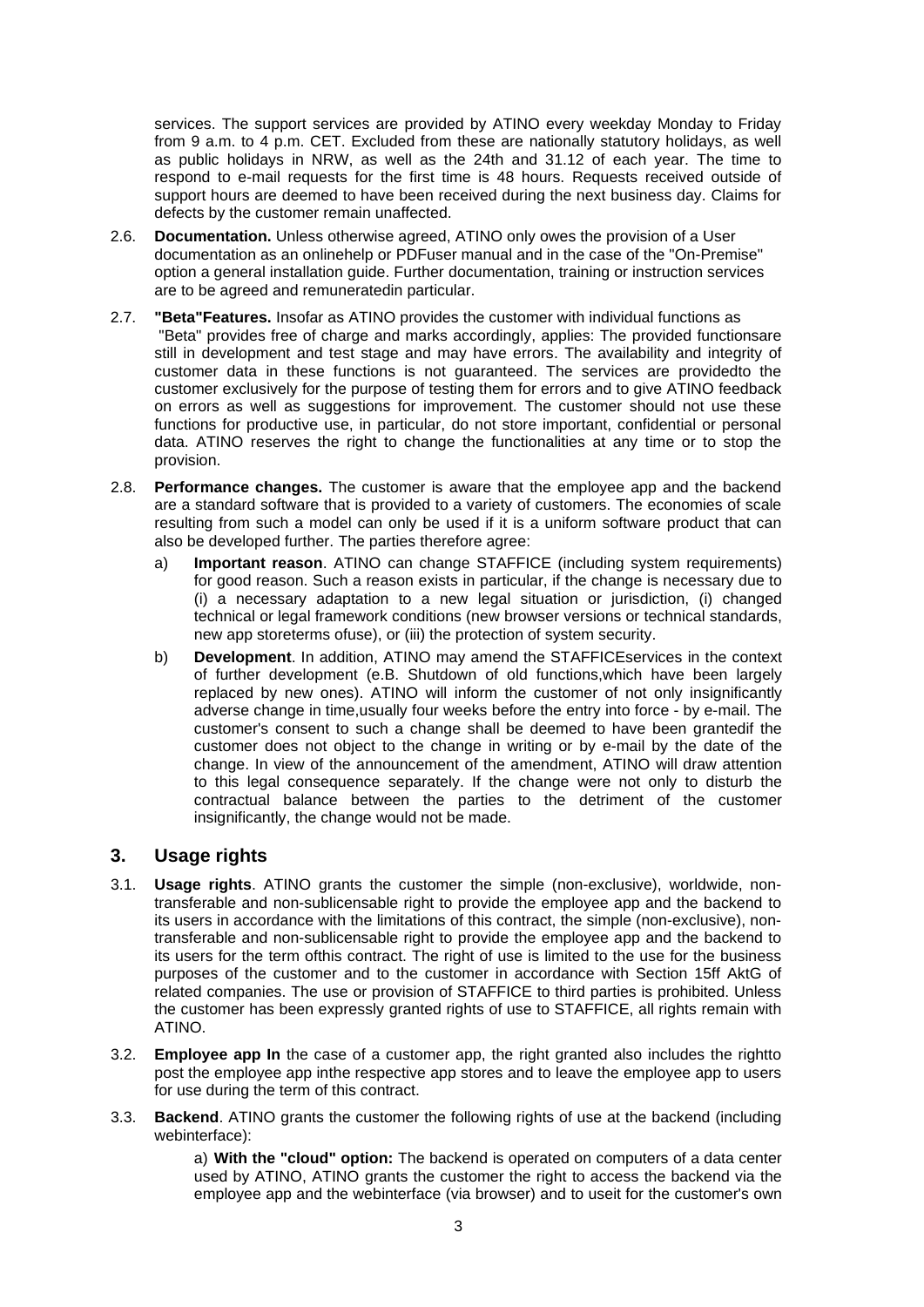business purposes. This includes the right to program codes (e..B. JavaScript) temporarily stored on the user's computer (e.B. in memory or browser cache) and there .

- b) **In the case of "OnPremise" option:**The right of use granted includes the rightto store the backend on one or more servers of the customer or a third party commissioned by the customer (datacenter operator) and to make it available to users in accordance with the provisions of this agreement. ATINO provides the customer with the program code and related files of the backend of a data carrier or via download. Markings of the backend software, in particular copyright notices, trademarks,serial numbers or the like may not be removed, rendered or made unrecognizable. The customer is entitled to make and store a backup copy. This may only be used for system resistance, must be identified accordingly and on an isolated data carrier (e.B. CD-ROM) encrypted and securely stored in a locked container.
- 3.4. **Restriction by user numbers.** All granted rights of use are limited to the number of users booked by the customer. The numberof users is derived from the booked service package (included users)and, if necessary,. added users. "User" is a named person who has been established by the customer (or by ATINO on behalf of the customer) an access to the use of the employee app. A user may be an employee of the customer or a third party (e.B. Freelancers, temporary workers. A user is entitledto use the employee appon any number of devices (e.B. smartphone, tablet, etc.) provided that it uses the same user account. Usage accounts must be named and may not be shared by multiple employees.
- 3.5. **Non-included rights**. The granted rights of use do not include any rights to the source code of the software and do not include the right to process or the right to decompiling/reverse engineering, unless the customer is entitledto do so by law.
- 3.6. **Excluded uses**. The customer will not use STAFFICE in connection with or to the supplyof critical infrastructuresuch as power plants, military or defenceequipment, medical equipment or other equipment,the failure or impairment of which would result in unforeseeable economic or physical damage, including, but not limited to, critical infrastructures within the meaning of European Directive 2008/114/EC.
- 3.7. **Program locks**. ATINO is entitled, but not obligated,to technically designthe functionality of the STAFFICE software so that the permissible scope of use cannot be exceeded.
- 3.8. **Third-party software / open source** software **and external** web **services**. The Employee App and the Backend may contain third-party software ("third-party components") and can be traced back to third-party web services (e.g. card functions) ("External web services"). For the third-party components and external web services may applyterms of useand license, to which also foreign law may apply. In addition, third-party components and external web services may be subject to so-called open source licenses. You may receive the rights of use . directly from the respective third party. External web services can be discontinued by the providers or provided under changed conditions, so that changes to STAFFICE may be necessary later. In contrast to these Terms and Conditions, third-party components and external web services are primarily subject to the terms and conditions of useand license of the respective third parties. A list of third-party and external web services used is available from ATINO .

## <span id="page-3-0"></span>**4. Availability / Service Levels ("Cloud"-Option)**

4.1. **Applicability**. The provisions of this clause 4 apply if the provision of the backend as a "cloud"option has been agreed in the order form.

4.2. **Availability.** ATINO provides the customer with a target availability of 98.0% in the calendar month during the operating period. The server services are considered to be available if all essential functions are extended without significant response times are available. Availability refers to the router output of the data center used by ATINO to the Internet.

4.3. **Operating time**. Operating time is Monday to Sunday from 0:00 to 24:00. Maintenance work announced by ATINO by e-mail (e.B. Update or upgrade) of up to 8 hours per calendar month. ATINO will strive to put maintenance work on the night (23:00 to 5:00 CET) or weekends. ATINO will provide the customer and, if necessary,. Notify users of planned maintenance work in good time.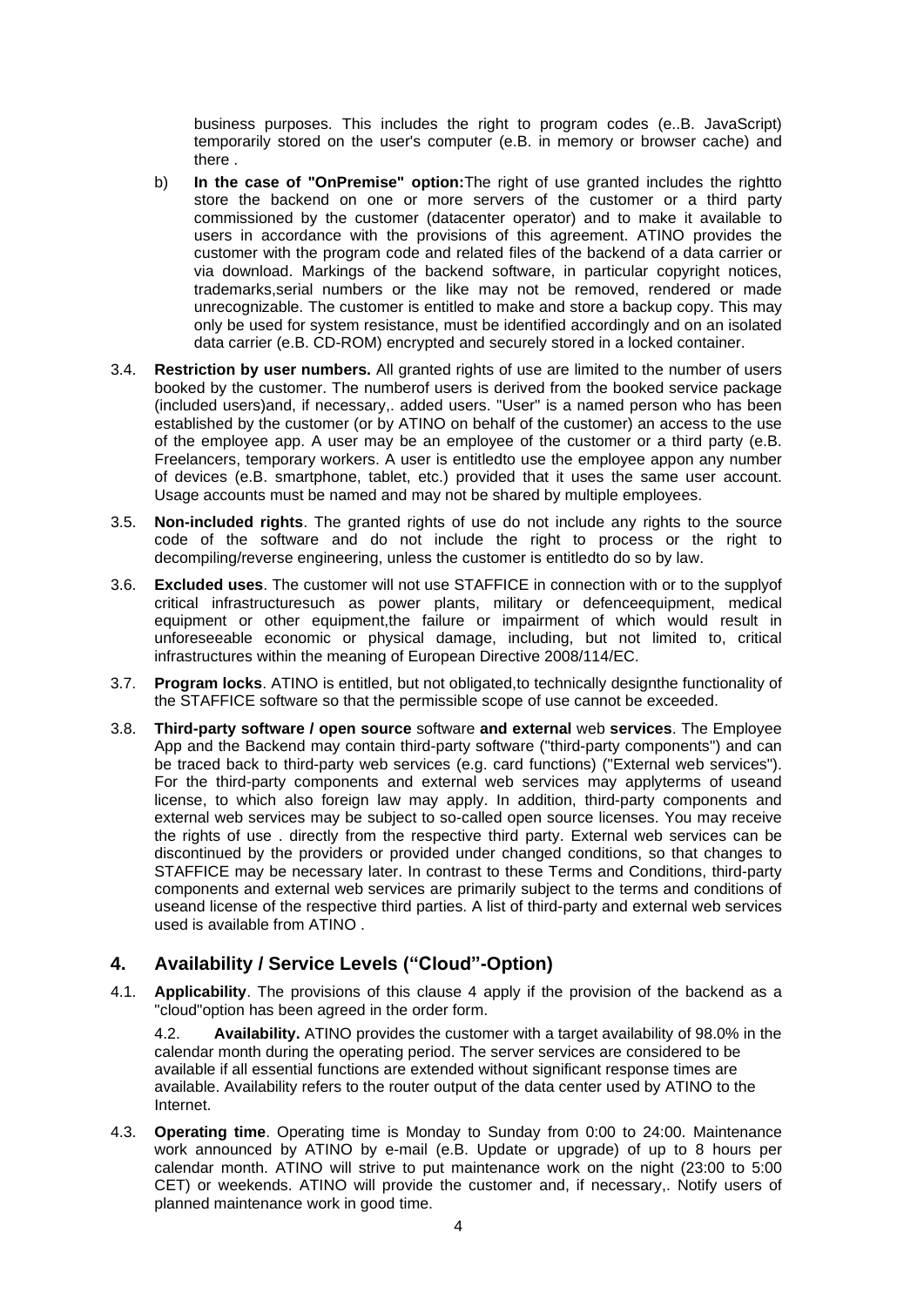- 4.4. **Availability** achieved. When calculating the actual availability of the service ("**achieved availability**") absences due to force majeure (e..B. Strike, unrest, natural disasters, epidemics) are not taken into account. Also disregarded are the suspensions of STAFFICE by ATINO, which ATINO may consider necessary for safety reasons, provided that ATINO had taken reasonable precautions for the safety of the service (e.B. Denial of Service Attack, severe vulnerability in a used third-party software without available patch).
- 4.5. **Service Credits.** If the availability achieved falls below the target availability in a calendar month, the customer is entitled to Service Credits equal to a certain proportion of the usage fee paid for the calendar month concerned, in accordance with the table below:

| Actual<br>availability | <b>Service Credits</b> |
|------------------------|------------------------|
| >98%                   | none                   |
| $95 - 98$ %            | 15%                    |
| $85 - 95%$             | 25%                    |
| $60 - 85%$             | 50%                    |
| $< 60\%$               | 100 %                  |

ATINO will provide the customer with a credit in the amount of the service credits upon request.

#### **4.6. Wedine Other claims**

According to the understanding and will of the parties, undershooting the objectiveavailability does not constitute a deficiency of ATINO's performance. The rules on availability and service credits as a unit represent the description of ATINO's performance and the customer's consideration. Accordingly, in the event of a reduction in the target availability, in addition to the service credits, there are no claims of the customer for reduction, damages and no right to withdraw or terminate the contract.

# <span id="page-4-0"></span>**5. Additional provisions ("On-Premise"option)**

- 5.1. **Applicability**. The provisions of this clause 5 apply if the provision of the backend as an "on-premise"option has been agreed in the order form.
- 5.2. **Installation**. The customer will install the backend (inparticular back-end software, database setup, server environment) on his server itself and at his own expense in accordance with the specifications of the Installation Instructions of ATINO. The customer will inform ATINO of the installation location as well as any subsequent change of servers on which the backend is installed, upon request.
- 5.3. **Server operation and network connection**. The customer is responsible for the provision and operation of the backend itself. This also includes the system environment (operating system, web server , database server, network connection). The customer will familiarize himself in advance with the system requirements regarding the server environment (see service description) and maintain them throughout the contract period.

5.4. **Updates**. ATINO may, at its sole discretion, provideupdates(updates)of the backend free of charge. Updates can include bug fixes as well as minor Feature enhancements and new features include. There is no obligation to provide updates . However, claims for defects of the customer remain unaffected. The customer is obliged to installat his expense the current update of the backend, older versions willbe supported for a maximum of 6 months after the appearance of a new update. The rights of use of updates are governed by the provisions on the rights of use in the backend itself.

- 5.5. **Backing up copies**. The customer must take appropriate precautions to protectbackend software from unauthorized access by third parties. The customer shall store appropriate data carriers with the copies produced by him in accordance with the contract as well as the documentation in a secure location.
- 5.6. **Usage restriction.** The customer will use STAFFICE only to the contractually agreed extent (maximum number of users, additional modules).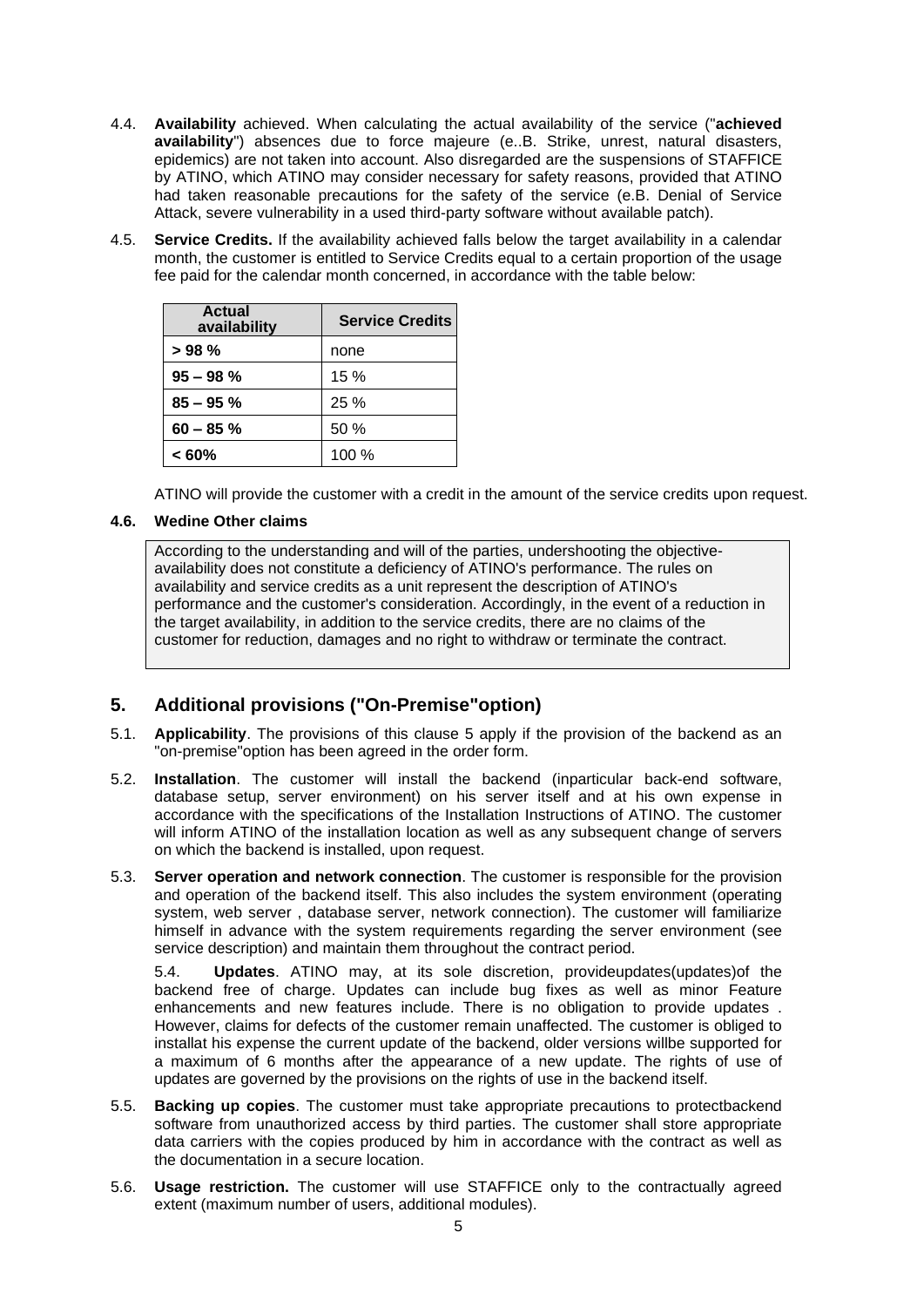- a) **Usage message**. ATINO is entitled (but not obligated) to designthebackend in such a way that it automatically sends reports on the scope of use of STAFFICE to ATINO (e.B. Number ofusers, modules used) to check whether the customer observes the contractuallimitations of the scope of use. The customer will not do anything to prevent or falsify these reports. The reports do not contain any personal data.
- b) **Auditlaw**. The customer additionally grants ATINO the rightto check the extent of the use in the context of a check itself or by a third party (auditor) obliged to maintain confidentiality. For this purpose, the customer grants ATINO or.dem auditor access to the server on which the backend is operated (usually via remote access). If the examination reveals a non-contractual overuse, the customer bears the costs of the examination and must advertise for the period of overuse and for the future corresponding usage rights. Further claims of ATINO due to overuse, in particular on damages, remain unaffected.

## <span id="page-5-0"></span>**6. Compensation and late payment**

- 6.1. **Fee structure**. The customer owes ATINO for STAFFICE during the contract period the remuneration agreed in the order form. The remuneration may consist of a one-time setup fee, a fixed monthly basic fee, an additional monthly basic fee for additional modules and a dependent monthly usage fee booked by the number of (non-included) users.
- 6.2. **If the reasonand** usage **fee arises.** Unless otherwise agreed,the basicand usage fee shall be fully due in advance with the start of the contract for the basic term (see paragraph 9.2) and thereafter with the beginning of each renewal term (see paragraph 9.2) for the renewal period.
- 6.3. **Change of the service package, increase/reduce** the number **of users, change of addins.** The change to a higher supplypackage is possibleat any time, the change to a lower service package is only possible with effect at the end of the reason- or an extension period or before that with the consent of ATINO. In case of change to a higher service package within the grund- or an extension period, the additional fees will be charged pro rata. The price list applies at the time of posting. Clause 6.3 applies accordingly to the booking of additional modules and additional users.
- 6.4. **Invoicing.** ATINO shall charge the fees in advance at the beginning of the contract and then at the beginning of the reasonand any renewal period, unless otherwise agreed. The invoice amount must be paid within 30 days. Invoicing takes place online by setting the invoice as a downloadable and printable PDFfile in the administration menu or sending by e-mail ("**online invoice**").

6.5. **Payment by direct debit or bank transfer**. Payment of the invoice amounts is made by SEPA direct debit. The customer undertakes to issue a corresponding SEPA direct debit mandate to ATINO. Alternatively, payment by bank transfer can also be agreed will be.

- 6.6. **Net prices.** All prices are exclusive of the applicable statutory value added tax.
- 6.7. **Late payment**. If the customer comes for two calendar months with the payment of the remuneration or a not inconsiderable part of the remuneration; or in a periodthat extends over more than two months, with the payment of the compensation in the amount of an amountthat reaches twice a monthly reasonplus usage fee, in default, ATINO is entitledto block after corresponding access to the employee app and the backend or to terminate the contract extraordinary. During the blocking, the customer and the users do not have access to the functions of the employee app and the backend.

## <span id="page-5-1"></span>**7. Obligations and obligations of the customer**

- 7.1. **Backups**. It is the customer's responsibility to keep copies of the data entered by him and the users and to make regular backup copies. In the case of the "OnPremise"option, the customer will perform daily backups of the backend including the underlying databases. If the customer violates this obligation for proper data backup, ATINO shall be liable in the event of data loss in the event of a limited amount to such damages, which would also have occurred with a proper regular data backup by the customer.
- 7.2. **Legal use.** The customer will only use STAFFICE within the scope of the contractual and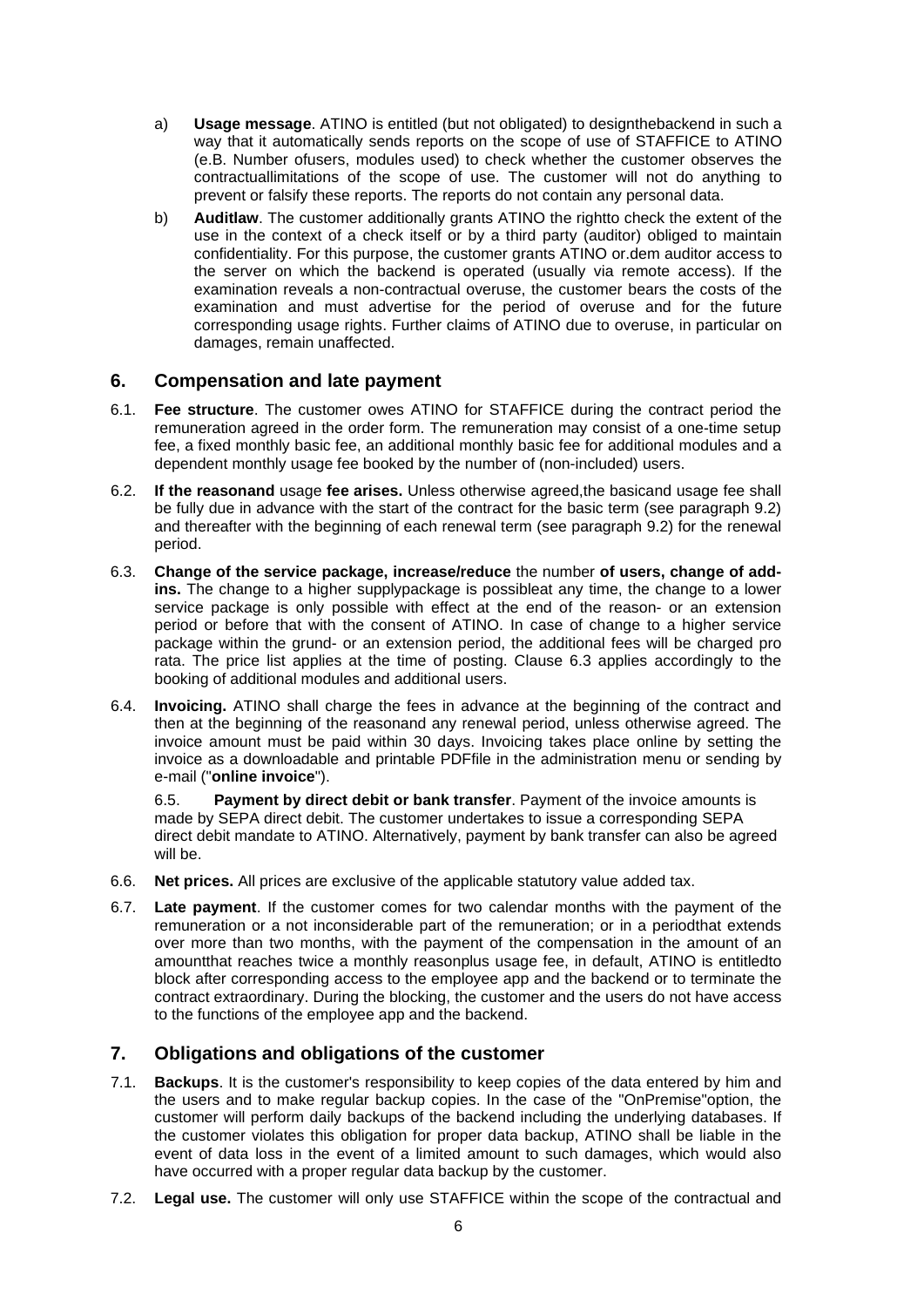legal provisions and will not violate any rights of third parties when using it. When using, he will in particular comply with the regulations on data protection, competition law and copyright and will not collect any harmful or illegal data or misuse THE STAFFICE in any other way. The customer is responsible to ATINO for the actions of its users.

- 7.3. **System requirements and obligation to cooperate**. Requirements for hardware and software at the customer or. Users as well as organizational requirements and obligations to cooperate of the customer are regulated in the service description.
- 7.4. **Tax-relevant data, archiving.** It is the customer's responsibility to retaindata in accordance with the applicable requirements (inparticular the rules of commercial and tax law). STAFFICE is not used for audit-proof storage or archiving of data.

## <span id="page-6-0"></span>**8. Customer data and data protection**

- 8.1. **Customer data.** The data entered by the customer and the users in the context of the use of STAFFICE (e..B. master data, uploaded documents, chat messages)and the data generated and attributable to the customer (e..B. Log data on the use of STAFFICE) (collectively "**customer data**") are available to the customer .
- 8.2. **Use of customer data.** The customer hereby grants ATINO the non-exclusive, worldwide, limitedto the term of this contract, free of charge, to usethe customer data for the purpose of the provision of STAFFICE, in particular to store this within the framework of the"cloud"option on a data center operated by ATINO. ATINO also remains entitled to use the customer data in aggregated or statistical form for error analysis and further development of the functions of STAFFICE.
- 8.3. **Order data processing.** In the case of the "Cloud"option, the following applies: Insofar as customer data is personal data, ATINO acts as a processor (Art. 4 section 8 GDPR) and the customer as the controller (Art. 4 section 8 GDPR). The parties conclude a separate contract for the processing of orders.

8.4. **Privacy Policy.** The customer is obligedto inform data subjects about the processing of their data under STAFFICE in accordance with the provisions of the GDPR (see. Art. 13, 14, 21 GDPR). Insofar as ATINO provides a sample for data protection notices, this serves as the service description and provides a example of privacy notices . The customer is solely responsible for the content of the data protection notices. ATINO does not provide legal advice and does not guarantee the legal conformity of the example. The customer must check the contents of the example himself or by an expert third party and, if necessary, adjust.

## <span id="page-6-1"></span>**9. Secrecy**

- 9.1. **Obligation to maintain confidentiality**. The Contracting Parties undertake to provide all confidential information within the meaning of the 9.2 for the purposes of this Agreement only and keep secret; in particular, the disclosure of confidential information to third parties requires the prior consent of the other Party.
- 9.2. **Confidential information**. "Confidential Information" is all marked as "confidential" by the disclosure documents, information and data made available to the Parties on the basis of the cooperation or have become aware of, as well as any informationwhich is confidential to their knowledge. Confidential information is in particular all customer data.
- 9.3. **Exceptions**. The obligations under clause 9.1 shall not apply (without any right or a licence) to the extent that a Partywhich has received confidential information maydemonstrate that such confidential information is lawful.
	- a) were publicly available at the time of disclosure or have become publicly available thereafter, or
	- b) disclosed to the receiving party by another person, or
	- c) were already in the possession of or was known to the Party receiving it at the time of disclosure, or
	- d) developed independently of the confidential information by the receiving Party, or
	- e) must be disclosed in accordance with statutory or administrative provisions or on the basis of a judicial decision, provided that such requirement is notified to the disclosing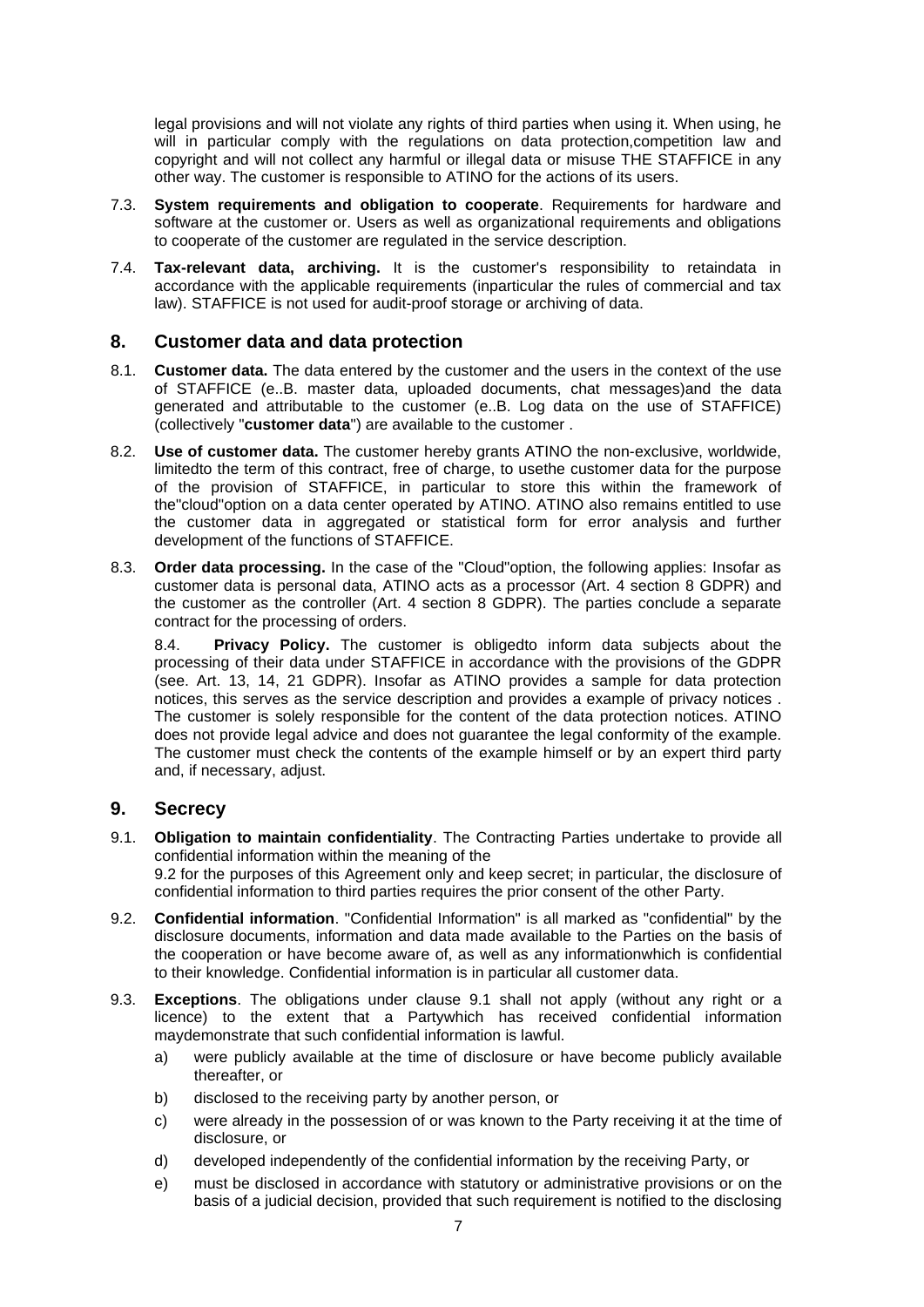party without delay and the scope of disclosure is limited as far as possible.

- 9.4. **Third.** No third parties in the above sense are lawyers, auditors and tax authorities as well as other persons who are obliged by law to maintain confidentiality. No third parties in relation to ATINO are also subcontractors of ATINO.
- 9.5. **Reference naming.** ATINO is entitledto refer tothe customer as a reference and to use the name, the company as well as thenames and logos of the customer for the designation (e.g. on the ATINO website).

#### <span id="page-7-0"></span>**10. Claims**

10.1. **Lack of defects and quality**. ATINO will provide STAFFICE free of material and legal defects and will receive the employee app and the backend during the term of the contract in a condition suitable for contractual use. For the contractually agreed quality of the software is only the specifications of performance, but not information on the web, oral or written statements of ATINO in the run-up to the conclusion of the contract or in marketing materials of ATINO. The obligation to maintain the employee app and backends does not include the adaptation to changed operating conditions and technical and functional developments such as changes in the IT environment, in particular modification of hardware(e.B. new smartphones) or operating systems, adapting to the functionality of competing products or making compatibility with new data formats.

10.2. **Remediation of defects**. Defects of STAFFICE are immediately reported by the customer to ATINO and explains the further circumstances of the situation. ATINO will remedy the defect within a reasonable period of time. ATINO is entitledto temporarily error bypass possibilities and to eliminate the defect later by adapting the software, if this is reasonable for the customer.

- 10.3. **Initial impossibility.** Liability for initial defects in accordance with Section 536a para. 1, Old. 1 of the Civil Code is excluded.
- 10.4. **Non-grant**. The right to terminate the termination for non-grant in accordance with Section 543 paragraph 2 sentence 1 No. 1 BGB is excluded, unless the provision of the service isto be regarded as permanently failed.
- 10.5. **Limitation**. Claims for defects are time-barred within 12 months. This does not apply in the case of claims for damages to compensation for damages to the extent that ATINO is liable by law (see. Paragraph 12.1 sentence 2)
- 10.6. **Free transfer**. Insofar as ATINO provides services free of charge (e.B. during a test phase or beta phase), the provisions on the loan, i.e. in particular, aTINO's liability for defects is limitedto malice in accordance with Section 600 of the German Civil Code (BGB), ATINO's liability pursuant to Section 599 of the German Civil Code (BGB) is limited to intent and gross negligence and the reduced limitation period of six months in accordance with Section 606 of the German Civil Code applies.
- 10.7. **Legal regulation.** In addition, the legal rules on liability for defects apply.

## <span id="page-7-1"></span>**11. Freistellungspflichten**

- 11.1. **Obligation to grant an exemption.** Make claims against ATINO by third parties (including public authorities). infringements, which are based on the claim that the customer orthe customer. has violated its contractual obligations, has in particular recorded illegal data in STAFFICE or used STAFFICE in an anti-competitive or otherwise unlawful manner, the following shall apply: the customer shall immediately release ATINO from these claims, provide ATINO with adequate assistance in the legal defence and exempt ATINO from the costs of legal defense.
- 11.2. **Conditions of the obligation to indemnify.** A prerequisite for the obligation to indemnify according to clause 11.1 is that ATINO informs the customer immediately in writing about asserted claims, does not make any findings or equivalent declarations and allows the customer to conductall judicial and extrajudicial negotiations on the claims at the expense of the customer - as far as possible.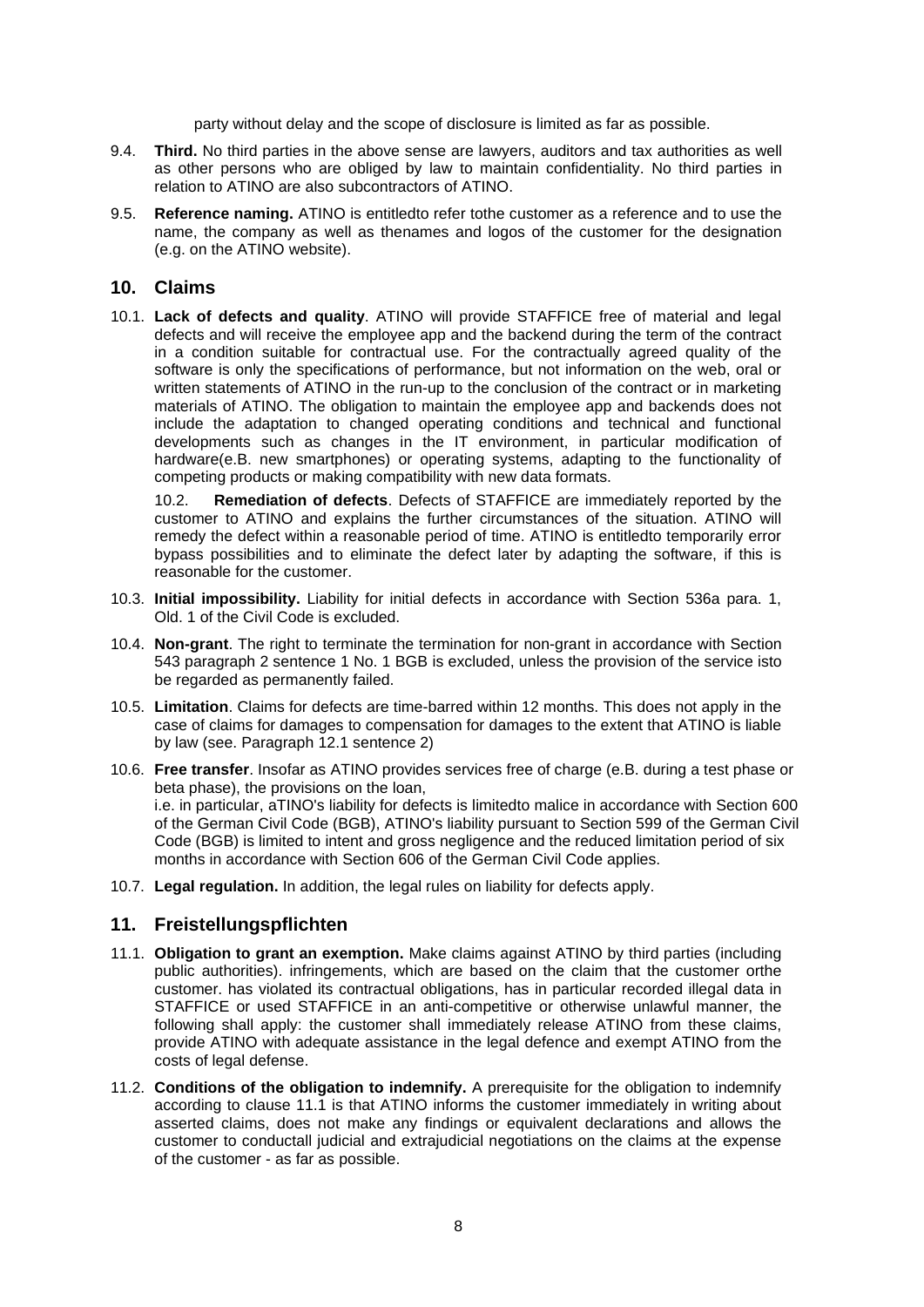## <span id="page-8-0"></span>**12. Limitation**

- 12.1. **Exclusion in certain cases.** ATINO is liable for damagesto the extent that these
	- a) intentionally or through gross negligence caused by ATINO, or
	- b) slightly negligently caused by ATINO and are due to material breaches of duty which jeopardise the achievement of the purpose of this contract, or to the violation of obligations,the fulfilment of which enables the proper execution of this contract and on whose compliance the customer may rely (e.B. Customer data is completely lost and old stocks are not reconstructable).

In addition, the liability of ATINO is excluded regardless of its legal basis, unless ATINO is liable by law mandatory, in particular due to injury to the life, body or health of a person, assumption of an express guarantee, fraudulent concealment of a defect or according to the Product Liability Act. Guarantees by ATINO shall be made only in writing and shall be construedas such only if they are referred to as a 'guarantee' in caseof doubt.

- 12.2. **Limitation of height after.** In the case of clause 12.1 sentence 1 (b), ATINO shall be liable only to a limited extent to the damage typically foreseeable for a contract of this kind.
- 12.3. **Amount of typically foreseeable damage**. In the case of point 12.1 sentence 1 (b), the parties shall assume that the "typically foreseeable damage" for all claims incurred in a calendar year shall not exceed the net remuneration provided or incurred for that calendar year (depending on which of these two amounts is the higher one).
- 12.4. **Free trial period**. ATINO's liability is limited to intent and gross negligence for damage caused during a free trial period.
- 12.5. **Employees and agents of ATINO.** The limitations of liability in paragraphs 12.1 to 12.4 also applies to claims against ATINO employees and agents.

#### <span id="page-8-1"></span>**13. Term and termination, end of contract**

- 13.1. **Free trial period**. If the order form provides for a free trial phase, the followingapplies for the term of the contract: With the conclusion of the contract, a trial phase begins with the term specified in the order form. There are no setup, reasonor usage fees for the test phase. At the end of the test phase, the basic term in accordance with clause 13.2 automatically begins, unless the customer terminatesthe contract with a period of 5 working days towards the end of the test phase.
- 13.2. **Duration**. The contract is concluded according to the order form for a certain term ("basic**term**") and is then automatically extended for further periods ("extension**period**") if the contract is not signed by a party with a period of two

(2) Weeks ("notice**period**") at the end of the reason- or an extension period have been terminated. The right to terminate for good cause remains unaffected. Clause 6.3 applies to the reduction of the service package, the number of users or the termination of additional modules.

13.3. **Form**. The cancellation must be made in writing.

#### **13.4. Consequences of termination of the contract.**

- a) **"Cloud"option**. With the"Cloud"option, thefollowing applies: At the end of the contract period, the customer can no longer access his customer data. It is the responsibility of the customer to export the data before the end of the contract term with the help of the export function of the jawds and to saveit with him for further use. To a further release of the customer data (e.B. provision as SQL dump or in a specific format) ATINO is only obliged if this is agreed and remunerated separately. At the end of the contract, ATINO will deletethe customer data, unless ATINO is legally obliged to retain it. Insofar as deletion is only possible with disproportionate effort (e.B. in backups) ATINO is entitledto block the data and to permanently delete it as part of the next regular backend deletion.
- b) **"On-Premise"option.** With the "On-Premise"option, the following applies: At the end of the contract term, the customer will not continue to operate the backend for good within 30 daysand permanently delete the entire backend including the database structure and all backup copies andauthoratheme This To ATINO on request in